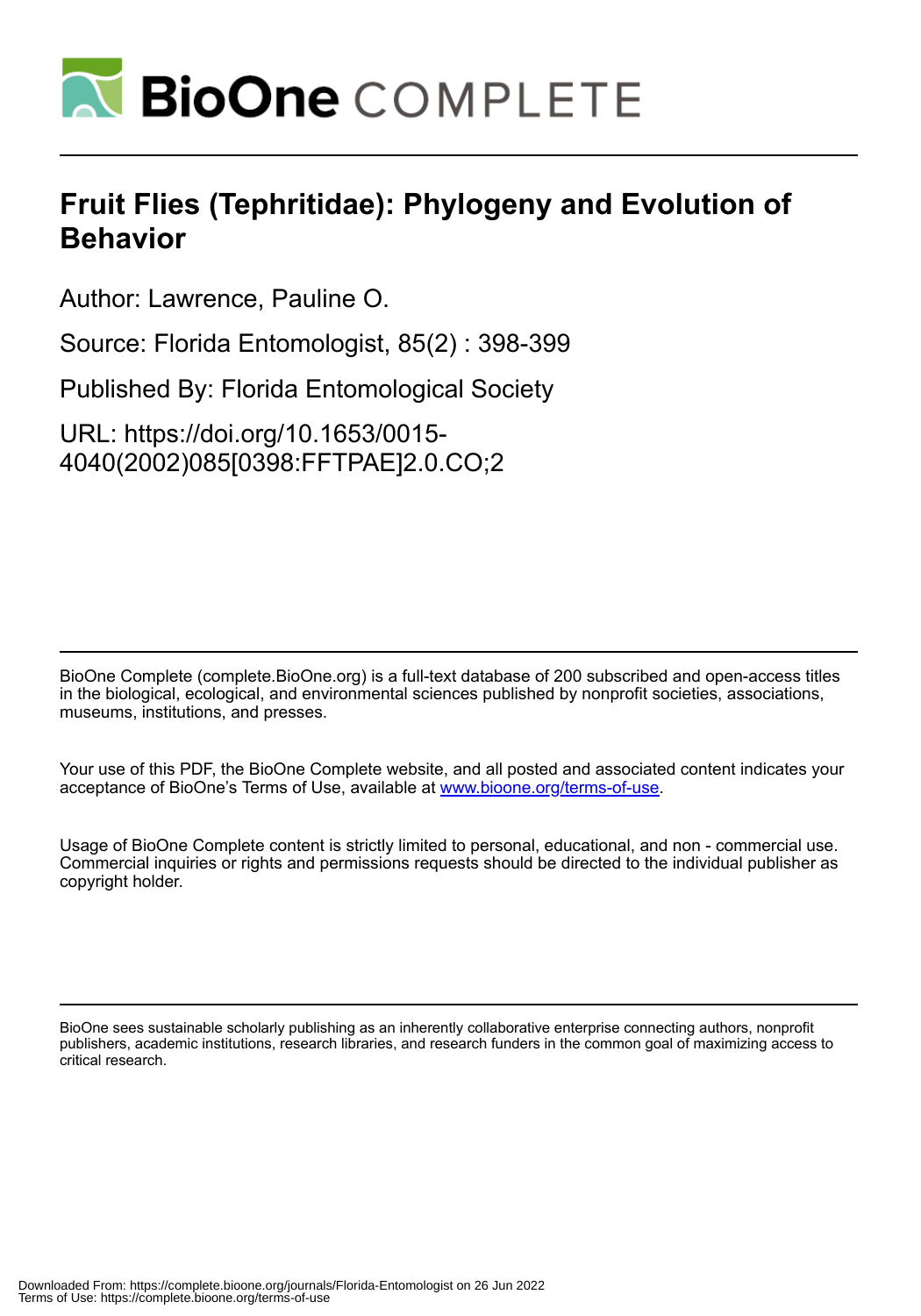## BOOK REVIEWS

ALUJA, M., AND A. NORRBOM. 2000. Fruit Flies (Tephritidae): Phylogeny and Evolution of Behavior. CRC Press; Boca Raton. 944 p. ISBN 0-8493-1275-2. Hardback. \$169.95.

This book addresses the evolution and behavior of tephritid fruit flies, many of which are of significant economic importance worldwide. The volume is the result of a symposium on the evolution of fruit fly behavior in honor of Drs. Ronald Prokopy and D. Elmo Hardy, internationally recognized experts in the field and pioneers of the study of tephritid fruit fly evolution and behavior. The volume represents a compilation of symposium papers arranged into thirty three chapters and eight sections. The chapters range from broad topics such the history of the study of tephritid fruit flies to empirical studies on the use of mitochondrial ribosomal DNA in the study of fruit fly phylogeny. Nevertheless, they are appropriately organized into Sections that reflect the thoughtfulness and care the editors took to present this eclectic collection in a reasonably coherent and logical format. Consequently, the editors achieved their stated objective that this book, though a "hybrid" of wide- ranging topics, should serve as a general reference to specialists in various aspects of fruit fly evolutionary biology and behavior.

Section I provides reviews of the phylogeny of the Superfamily Tephritoidea (Chapter 1 by Korneyev), the behavior of fly relatives (tephritoids) of the Tephritidae (Chapter 2 by Sivinski), and the history of studies on tephritids including many of the World's most important Genera of economic importance such as *Anastrepha*, *Bactrocera*, *Ceratitis*, and *Rhagoletis* (Chapter 3 by Diaz-Fleischer and Aluja). Together, these three chapters provide an excellent overview of the three major themes in the book; phylogeny and evolution, behavior, and aspects of fruit fly pheromones and attractants. Admittedly, Chapter one, by virtue of the topic, presents a challenge to the non-taxonomist, especially one unfamiliar with tephritid systematics. Nevertheless, as the editors indicate, the book is intended primarily for specialists. Even to the non-taxonomist however, a perusal of the chapter allows for a better appreciation of the breadth of the Tephritoidea, far beyond our narrow view of the tephritids that are of agricultural importance. The Glossary will be an invaluable tool for readers wishing to better understand the systematics and indeed, other specialty areas addressed throughout the book. For specialists and non-specialists alike, the historical review of fruit fly research (Diaz-Fleischer and Aluja) and discussion of tephritoid flies (Sivinski) is refreshing and informative. They provide a solid background for students and researchers alike, who wish to study novel tephritid and related fly species.

Sections III through VI address the behavior and phylogenetic relationships of the Subfamilies, Blepharoneurinae and Phytalmiinae, Trypetinae, Dacinae, and Tephritinae. The chapters within these sections use various approaches (primarily cladistics, morphological characters, allozyme variation, and in at least one case, mitochondrial DNA) to address the phylogenetic relationships among members of the respective Subfamilies. As with the phylogenetic studies of many organisms, several assumptions have to be made regarding convergent and divergent evolution of a variety of morphological (and even allozyme) traits. In some cases contrary results are obtained when comparisons are made among some of the papers. Consequently, there seems to be a need for the use of existing high throughput DNA sequencing technologies to begin to study tephritid fruit fly genomes. Indeed, other than the few mitochondrial DNA studies presented in this book, there appears to be no significant discussion in any of the chapters on the potential use of DNA sequencing and analysis of specific tephritid genes to help resolve some phylogenetic questions. For example, it would be of tremendous value to analyze those genes involved in/related to sexual selection, mating, courtship behavior, and pheromone production. This book represents the latest in the field of fruit fly phylogeny and behavior but provides evidence for the need of complementary studies using state-of-the-art technology to help resolve questions on tephritid fruit fly phylogeny and the evolution of mating systems.

Section VII contains an interesting and diverse collection of papers addressing the genetics of populations, evolution of feeding behavior, sexual selection and life history traits, and oviposition behavior. A discussion of *Drosophila* speciation in Hawaii raises interesting issues that may also be addressed in tephritid fruit fly systems. Section VIII, the Glossary, provides definitions and explanations of various terms used throughout the book. These are especially valuable in navigating the papers on tephritid taxonomy/phylogeny.

Overall, I found this book to be an excellent and comprehensive compilation of research by experts in the field of tephritid phylogeny and behavior. I found few errors in the book. Each chapter is clearly written and with the aid of the glossary and other outside references, chapters on taxonomy/phylogeny can be maneuvered to some degree by non-specialists. The graphics are satisfactory and the color photographs excellent. The font size of the nucleotide sequences and cladistic tables made reading somewhat difficult. This is an excellent book for the specialist and for